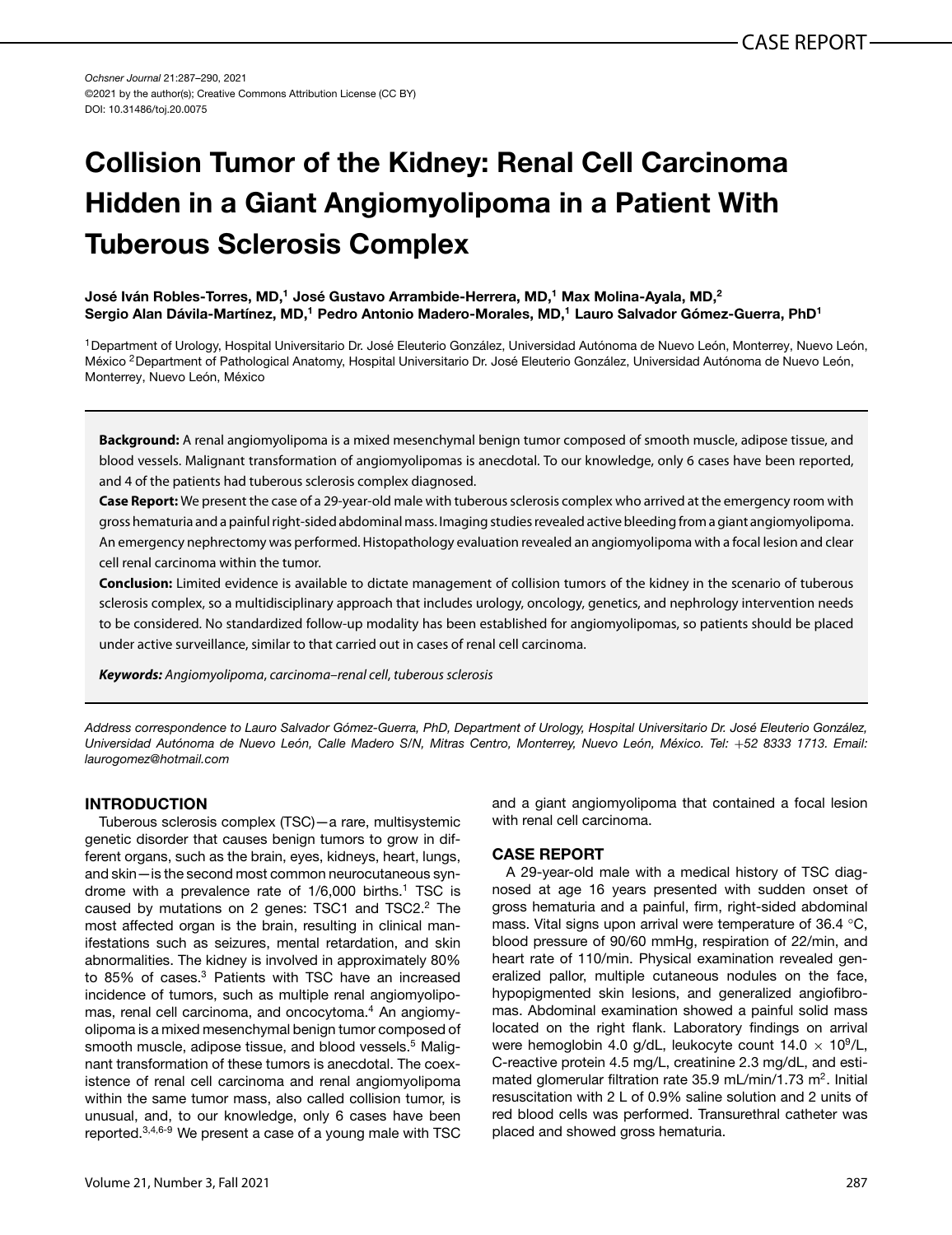

**Figure 1. Computed tomography scan in coronal view shows a large right perinephric hematoma, left kidney with multiple angiomyolipomas, and abundant free fluid in the peritoneal cavity.**

Contrast-enhanced computed tomography (CT) scan showed bilateral renal angiomyolipomas, with a predominant right renal mass measuring  $12 \times 12 \times 18$  cm<sup>3</sup> (Figure 1) and showing signs of active arterial bleeding. A simple nephrectomy was performed. The kidney was enlarged and irregular, with heterogeneous tanning and admixed fat tissue within the tumor (Figure 2). Light microscopy showed multiple angiomyolipomas, and one section showed a wellcircumscribed lesion within the giant angiomyolipoma that was composed of clear cells with finely granular eosinophilic cytoplasm and marked nuclear enlargement with prominent nucleoli (Figure [3\)](#page-2-0).

Immunohistochemistry results were HMB45 positive and PAX8 negative, confirming the diagnosis of angiomyolipoma. The focal lesion had PAX8 positive and HMB45 negative cells, compatible with a renal cell carcinoma clear cell variant, and was completely surrounded by angiomyolipoma. The tumor was classified as World Health Organization/International Society of Urological Pathology (WHO/ISUP) grade 4.

During the postoperative period, the patient's clinical response was favorable, with maintenance of hemodynamic stability. However, his renal function remained affected, and he required temporary renal replacement therapy. After surgery, the patient maintained a baseline creatinine of



**Figure 2. (A) Macroscopic view of the kidney. (B) Crosssection of the kidney shows visible tumor with a tan, whorled appearance and admixed fat tissue (asterisk). The ureter was identified (arrow).**

1.3 mg/dL and a glomerular filtration rate of 69.4 mL/min/ 1.73  $m<sup>2</sup>$ . After a 14-day hospital stay, the patient was discharged with close follow-up.

Surveillance of the contralateral kidney with a multidisciplinary approach involving various specialties—including urology, oncology, radiology, genetics, and nephrology was chosen because no evidence supports active treatment in this specific setting. Based on the recommendations for active surveillance for renal cell carcinoma, a CT scan was scheduled for 3 months after surgery, and then every year if no suspicious changes were detected. Renal biopsy was suggested if a suspicious lesion were detected during follow-up[.10](#page-3-0) After 1 year of follow-up with periodic clinical and radiologic evaluations, no evidence of recurrence has been reported in the remaining kidney.

#### **DISCUSSION**

Coexistence of renal cell carcinoma and angiomyolipoma within the same tumor is anecdotal, with only 6 cases reported,  $3,4,6-9$  and 4 of the patients had TSC.  $3,4,6,8$  The mean age of the patients with collision tumors was  $25.5 \pm 1.2$ years, similar to our case[.3,4,6-9](#page-3-0) Approximately 50% to 80% of patients with TSC will have angiomyolipomas.<sup>[4](#page-3-0)</sup> Renal angiomyolipomas are mixed mesenchymal tumors belonging to the family of perivascular epithelioid cell tumors; they are the most common kidney manifestation in TSC.<sup>5,11</sup> In this scenario, angiomyolipomas are bilateral, multiple, and usually asymptomatic. In some cases, angiomyolipomas can have an accelerated growth rate, causing pain, kidney failure, or sudden bleeding.<sup>11</sup>

Even in cases with cytologic atypia or lymph node involvement, angiomyolipomas are considered benign. In cases of transformation to renal cell carcinoma variants, the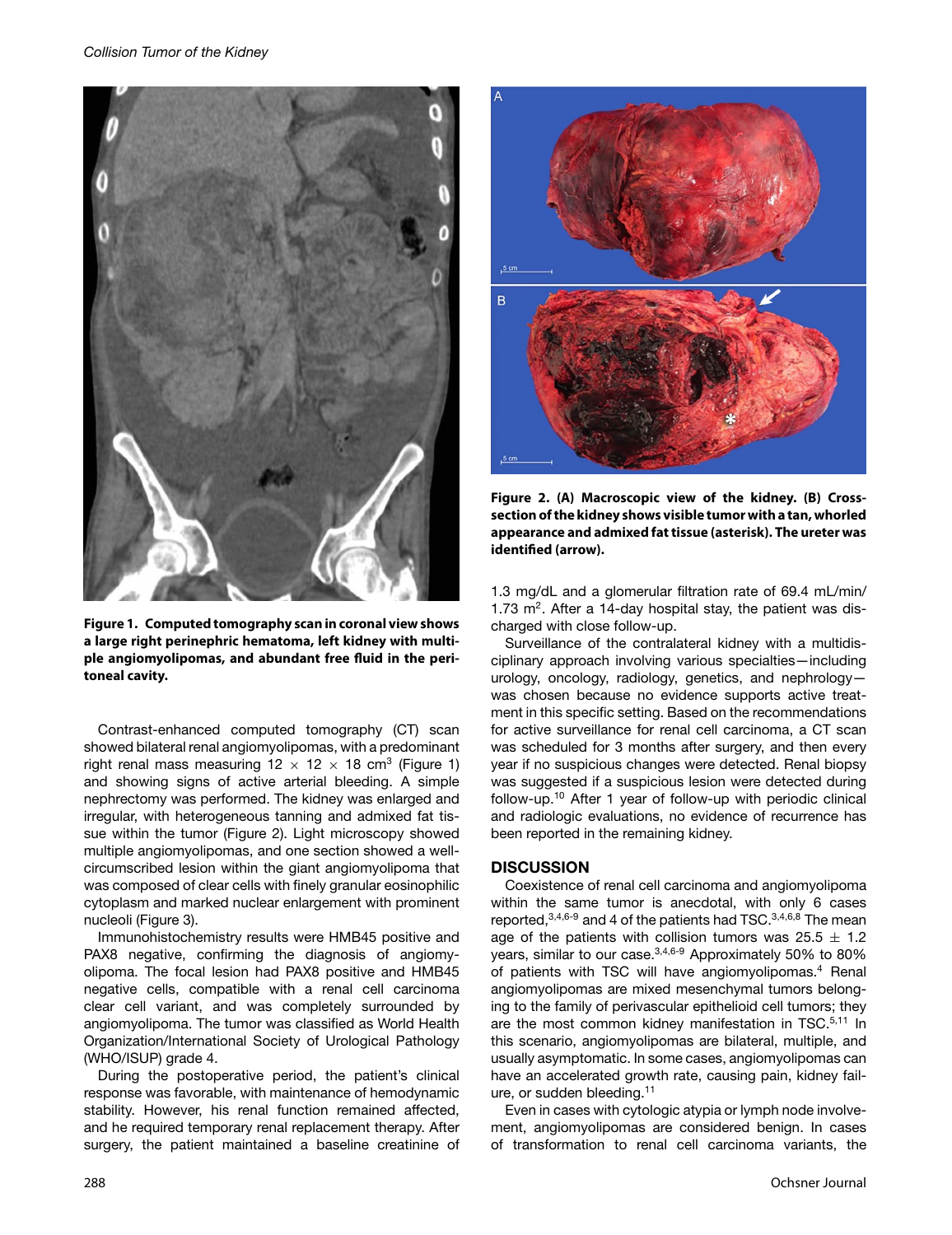<span id="page-2-0"></span>

**Figure 3. Hematoxylin and eosin stained sections of the patient's kidney. (A) The arrangement of adipocytes, spindle cells, and enlarged thick-walled vessels with irregular walls is mostly haphazard (×100). (B) A clear transition to a different tumor is observed in nests within a collagenous stroma (×100). (C) In detail (×400), pleomorphic nuclei and prominent nucleoli are observed, with a finely granular eosinophilic cytoplasm and a fine capillary network, compatible with renal cell carcinoma. The entire area with these characteristics was surrounded by angiomyolipoma. Immunohistochemistry was performed to further identify this foci, with CD117 negativity (D), HMB45 positivity only in the angiomyolipoma component (E), and PAX8 nuclear positivity in the renal cell carcinoma (F).**

initial morphology mandates are supported with immunohistochemistry. Angiomyolipomas are positive for melanocytic tumor markers, such as HMB45 and Melan-A, and can also be expressed in mature fat tissue and blood vessels.<sup>12</sup> Granular eosinophilic cytoplasm warrants the differential diagnosis of oncocytoma, clear cell, and chromophobe variants of renal cell carcinoma. Some of the most important and useful markers for differential diagnosis of renal cell carcinoma are cytokeratins, vimentin, PAX2, and PAX8. Renal cell carcinoma is negative for melanocytic tumor markers.[12](#page-3-0)

No standardized follow-up has been established for angiomyolipomas. Indications for further imaging studies are angiomyolipomas >4 cm, recurrent hematuria, and pain related to tumor growth. Once renal cell carcinoma is confirmed after nephrectomy, a CT scan must be performed 3 months after surgery and then annually for 3 years or longer as clinically indicated. A more rigorous imaging schedule can be considered if positive margins or adverse pathologic features are reported, such as sarcomatoid morphology or high grade (3 or 4) according to the WHO/ISUP staging system.<sup>[10](#page-3-0)</sup>

#### **CONCLUSION**

Malignant transformation of angiomyolipomas is extremely rare and limited to anecdotal reports. Most of the patients reported with these findings have TSC. Because of limited evidence, an etiologic cause of this condition